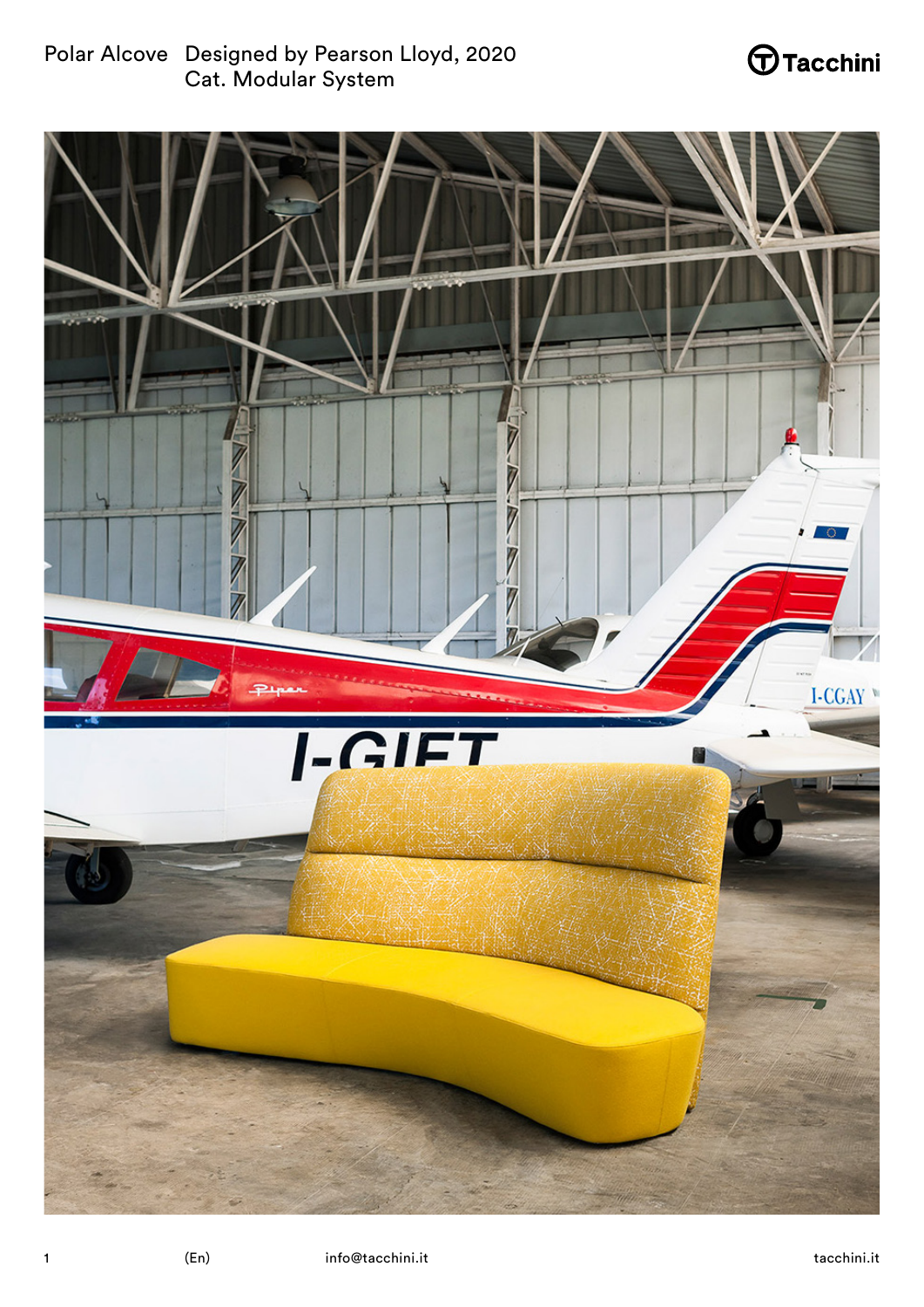### Polar Alcove Designed by Pearson Lloyd, 2020 Cat. Modular System





Polar Alcove

Designer: Pearson Lloyd Year: 2020

Polar Alcove is a seating system inspired by the blocks of ice that float in the waters of the North Sea, a place far from the frenzy of urban life where silence and pristine nature abound. Thanks to the new high backrest that creates an intimate, private space, the seating's generous proportions and oblique angles form islands of total relaxation. The seat can also be equipped with a USB port, making it a strategic ally for enjoying the utmost comfort without giving up the benefits of modern technology.

Developed by Tacchini in Italy

Dimensions (cm)

Cod. OPOALC234



W 234 D 123 H 114 cm H seat 40 cm Non-removable covers

CAD Files: 3D (.dwg, .3ds) 2D (.dwg)

Download CAD files at tacchini.it/ en/downloads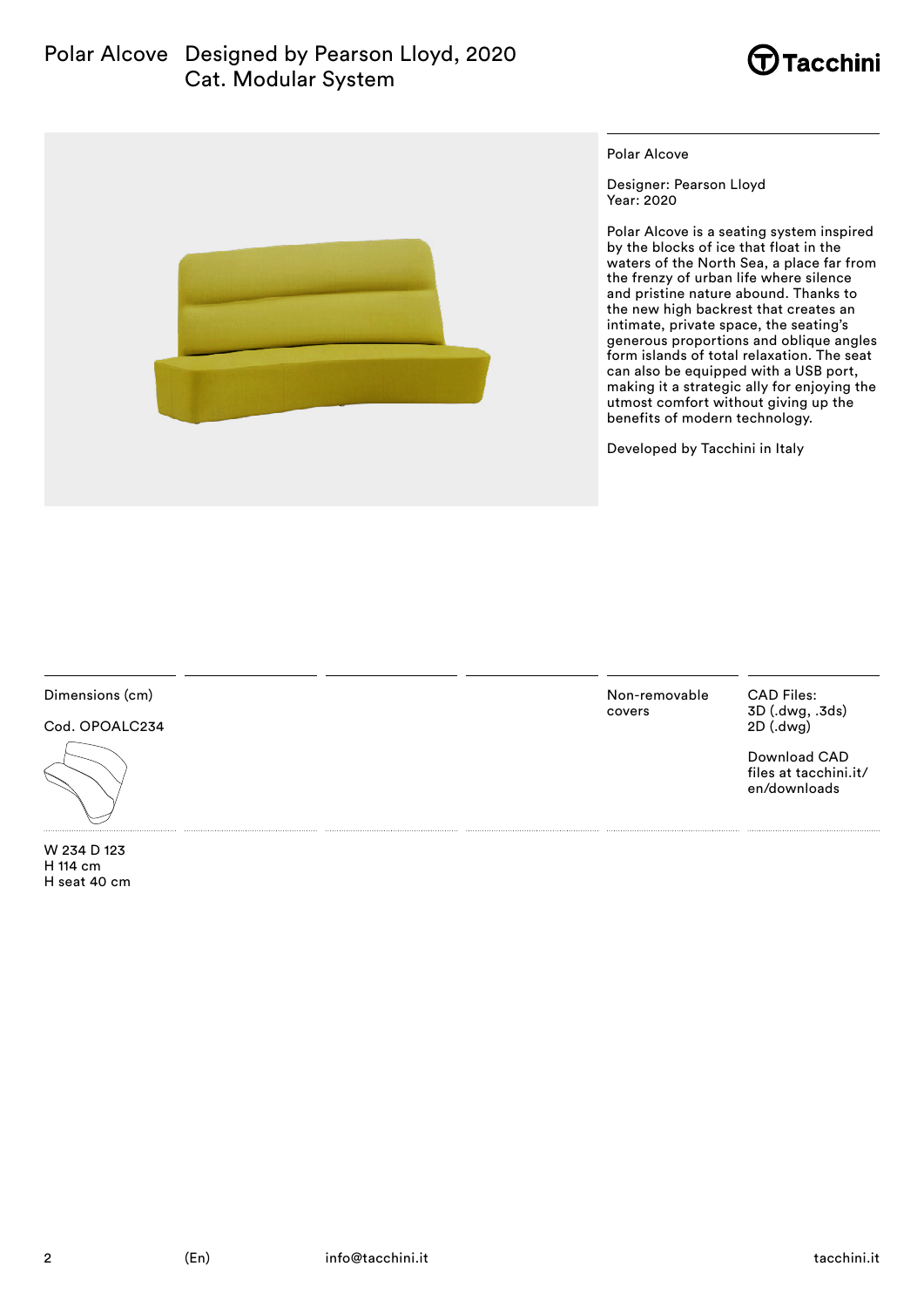

#### Materials description

Internal frame

Seat frame: poplar plywood 18mm thick with elastic belts, with fiberboard timber lateral frame. Back frame: poplar plywood 18mm thick.

Padding

Seat: cold foam, with lateral covering with polyurethane foam. Back: differentiated - density polyurethane foam.

Connection plate: steel plate 10 mm, 360 mm long, with rubber base 4 mm thick and two steel tubes diameter 30 mm.

Base: aluminium feet.

Upholstery: non removable cover.

Notes: the product cannot be realized in Leather, Super Leather and Aniline Leather. Not removable cover.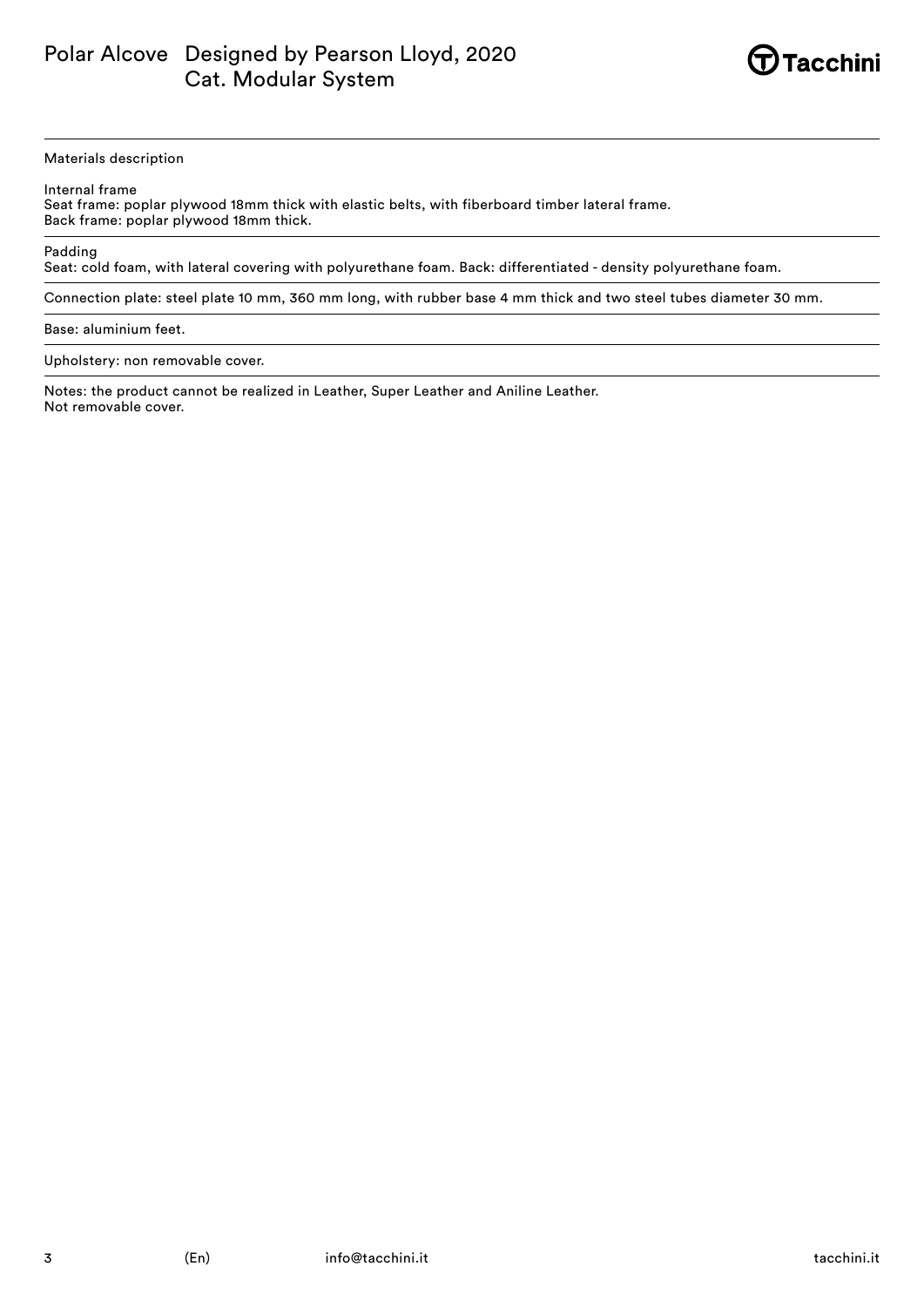# Polar Alcove Designed by Pearson Lloyd, 2020<br>Cat. Modular System

## **Tacchini**

| Suggested upholsteries |                        |           |        |              |           |  |  |
|------------------------|------------------------|-----------|--------|--------------|-----------|--|--|
|                        |                        |           |        |              |           |  |  |
| <br>Bakul              | <br><br>Bamboo         | <br>Bopha | Bryony | Caladium<br> | Cambria   |  |  |
|                        |                        |           |        |              |           |  |  |
| Dianella               | Dionea                 | Dulcamara | Erika  | Eremurus     | Escobaria |  |  |
|                        |                        |           |        |              |           |  |  |
| Escallonia             | 1.1.1.1.1.1<br>Schinus | Thesium   |        |              |           |  |  |

 $\overline{\mathbf{4}}$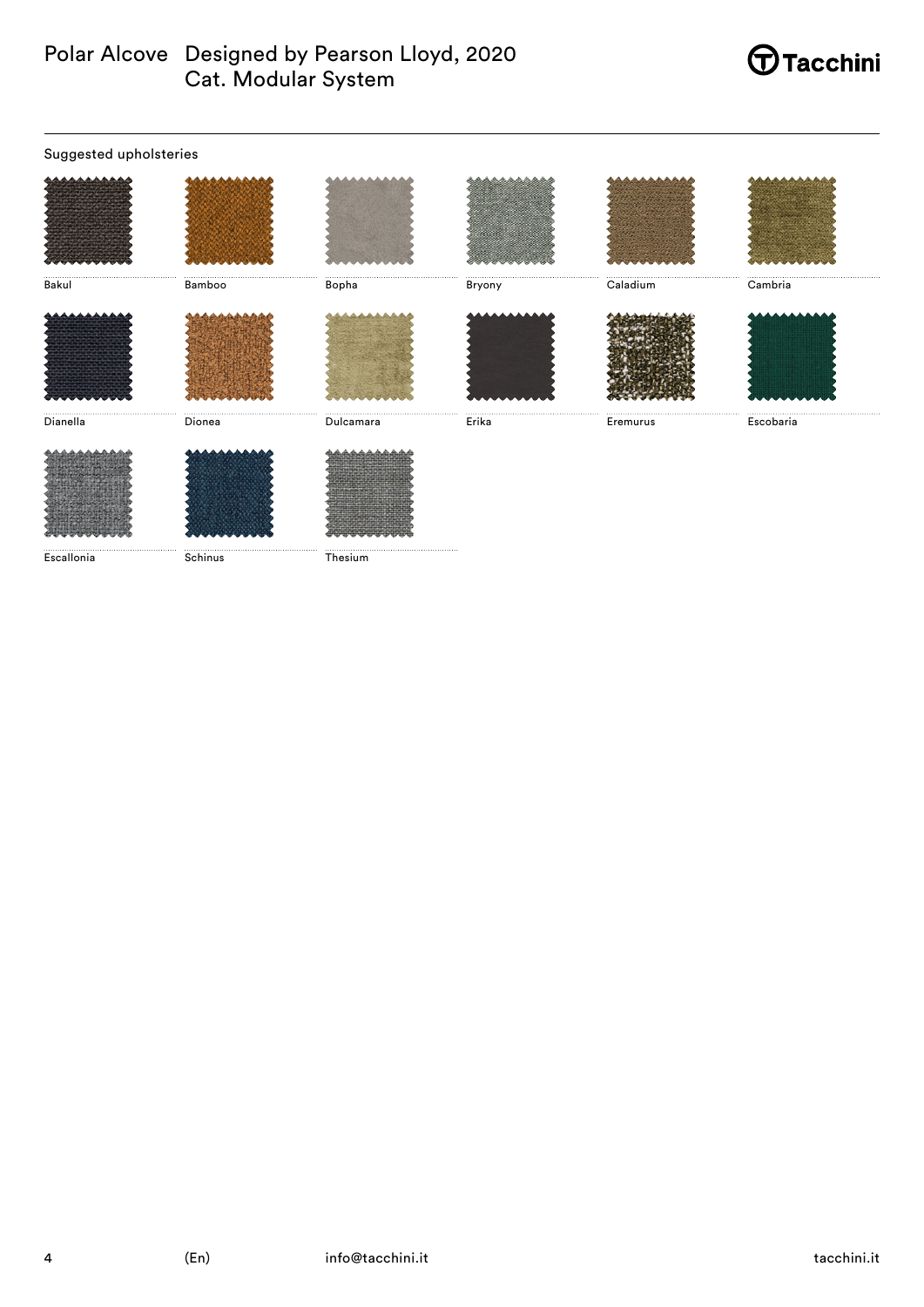

Materials informations



| Poplar plywood       | 42% |
|----------------------|-----|
| Cold foam            | 21% |
| Polyurethane         | 14% |
| Upholstery           | 14% |
| Hardboard            | 5%  |
| <b>Elastic belts</b> | 4%  |
|                      |     |

#### Recyclability

All Polar Perch elements are 100% recyclable when fully separated. Tacchini undertakes on-going research and development, with efforts made to introduce products which are a perfect combination of function and safety without jeopardizing the final design of the same articles. During production attempts are made to minimize noise and emission levels and to reduce rejects as far as possible. All the single materials which make up the production process, once disassembled, can be reused several times, maintaining a high quality standard.

#### Polyurethane

Flexible expanded polyurethane is a solid Similar to polyurethane, foam is used elastic polymeric material with open cell structure. It is a non-toxic material and above all free from ozone-damaging components. Production and processing of the polyurethane we use meet the objectives of the new policy of ensuring the protection of human health and of the environment. We focus in particular on the choice and use of the types of density of polyurethane suitable for preserving over the years the features of load capacity, elasticity and resilience. For products used in public spaces flame-retardant expanded polyurethane is chosen, tested and certified according to international regulations.

#### Wood

Wood is a renewable raw material. All products derived from wood, such as for example plywood, have the advantage of being able to be machined more easily than wood and do not deform. The timber we use – solid or plywood – comes mainly from European and Russian forests and is seasoned to specific values of humidity with tests. Moot of the structures of the products in the collection have a frame in solid pine or ash, or in beech or poplar plywood.

#### Packaging

Polar Perch element is dispatched already assembled. It is protected by tissue paper and cellophane to protect the covering from dust and direct contact with the cardboard. The product is packed in rigid cardboard boxes suitable for world export. Manufacture of the packaging observes the criteria for recovery both as recycling and energy recovery and composting.

Once a product reaches the end of its life cycle it has to be eliminated.

#### Foam

for moulding products with special and organic shapes. It is a material which is highly resistant to ageing and flames. Its appearance at the edges is clean, compact. All products made with a foam structure offer a solution with extraordinary comfort.

#### Metal

The need to combine complex yet lightweight shapes with resistant materials necessarily involves the use of metals ouch as steel and aluminium. products in polyurethane foam are made with an inner steel frame for adding strength to the structure. The bases are in tubular metal which can be chromed with a gloss or satin finish or painted with epoxy powders.

> To discover more about Tacchini environmental policy please visit: www.tacchini.it